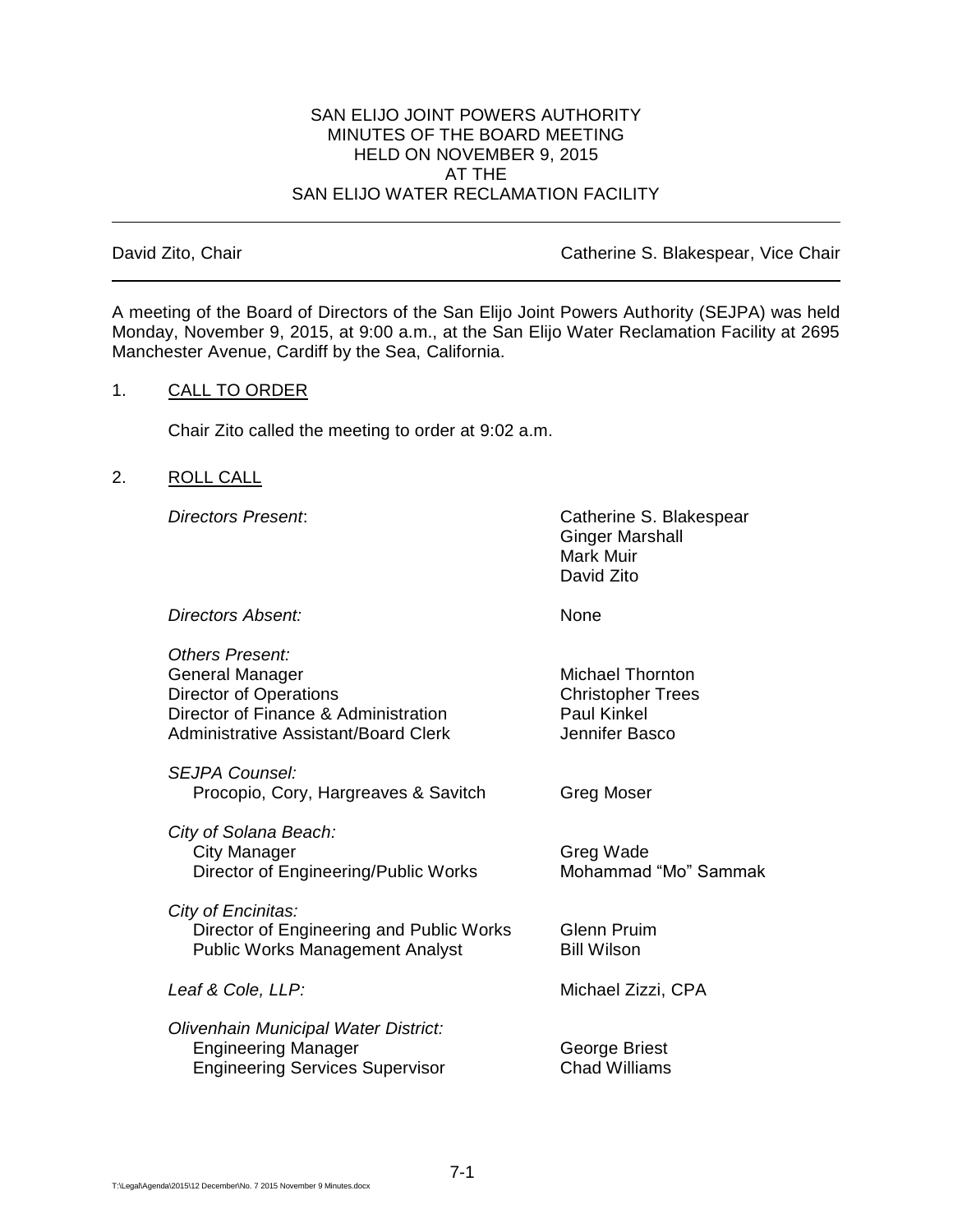*RMC Water and Environment:* Senior Water Resources Planner Rosalyn Prickett, AICP

*Trussell Technologies, Inc.* Shane Trussell, Ph.D., P.E., BCEE

3. PLEDGE OF ALLEGIANCE

Chair Zito led the Pledge of Allegiance.

4. ORAL COMMUNICATIONS

None

5. PRESENTATION OF AWARDS

None

6. CONSENT CALENDAR

Moved by Board Member Muir and seconded by Board Member Marshall to approve the Consent Calendar.

Motion carried with unanimous vote of approval.

Consent Calendar:

| Agenda Item No. 7  | Approval of Minutes for the October 12, 2015 meeting                            |
|--------------------|---------------------------------------------------------------------------------|
| Agenda Item No. 8  | Approval for Payment of Warrants and Monthly<br><b>Investment Report</b>        |
| Agenda Item No. 9  | San Elijo Water Reclamation Facility Treated Effluent<br>Flows - Monthly Report |
| Agenda Item No. 10 | San Elijo Joint Powers Authority Recycled Water Program<br>- Monthly Report     |

## 11. ITEMS REMOVED FROM CONSENT CALENDAR

None

# 12. COLIFORM STUDY REPORT ACCEPTANCE

The General Manager reported that the SEJPA has been working with Trussell Technologies since 2014, to investigate and eliminate sporadic coliform issues associated with the recycled water treatment process. Trussell Technologies reviewed several years of water quality data, developed a test plan, and performed fieldwork to execute the plan. The results of the investigation were presented in the Trussell Technologies Coliform Technical Memorandum.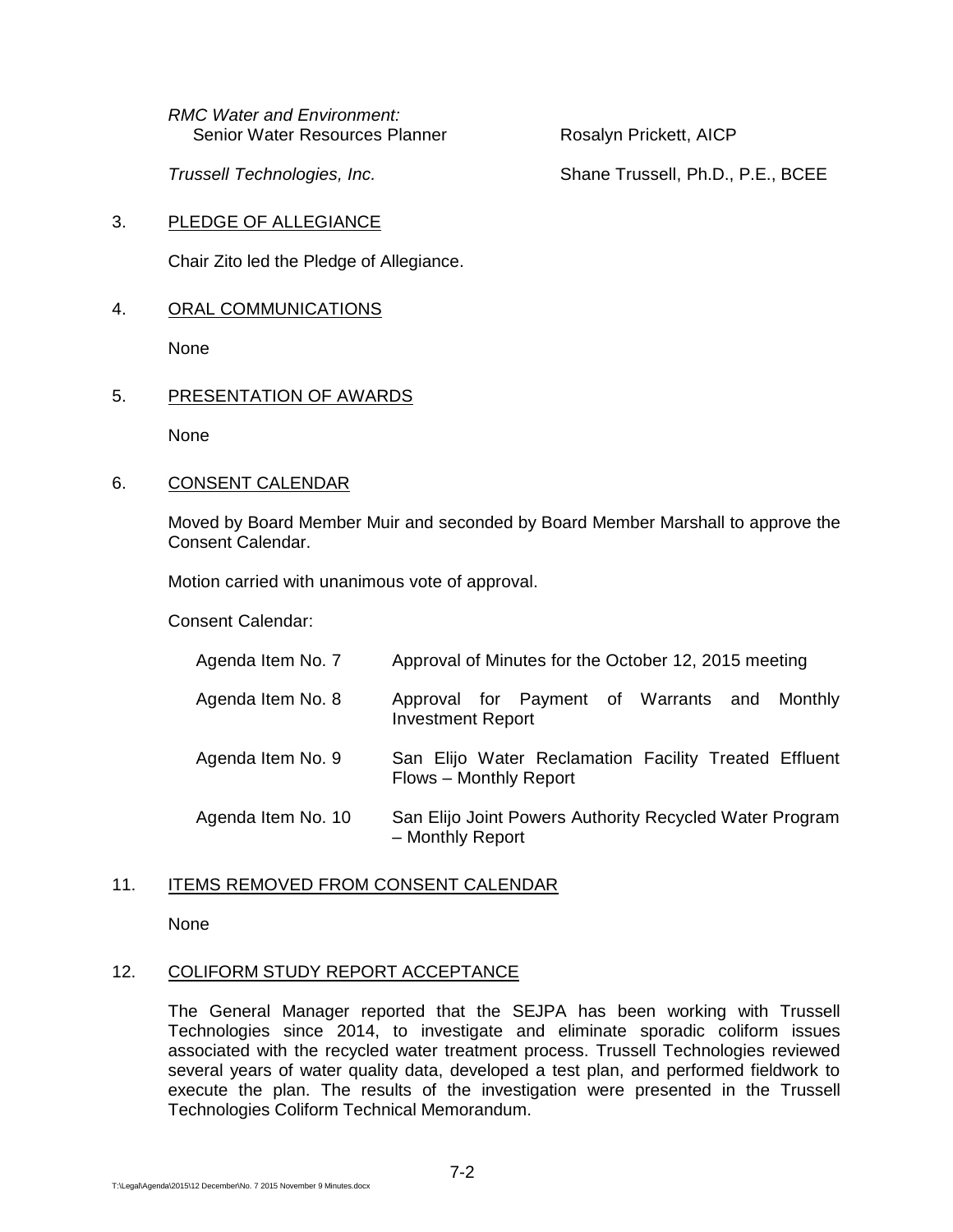Mr. Thornton reported that two probable causes for the increased total coliform were identified (particle shielding and possible sample contamination) and recommendations to eliminate the problem were presented. Short-term operational changes include: (1) increased manual cleaning of the granular media filters (GMF); (2) reduced acceleration and deceleration of flow rates through the GMF; and (3) changes to the sample location. The recommended long-term capital projects include evaluate replacing the GMF with membrane filtration and adding recycled water storage at the treatment facility.

The General Manager stated that there is no financial impact associated with accepting and filing the report. Evaluation of long-term recommendations will be incorporated into future planning documents for the recycled water system.

Moved by Board Member Muir and seconded by Board Member Marshall to:

1. Accept and file the Trussell Technologies Coliform Study Report.

Motion carried with unanimous vote of approval.

### 13. 2014-15 FINANCIAL AUDIT ACCEPTANCE

Paul Kinkel, Director of Finance and Administration presented the 2014-15 Fiscal Year Audit. The financial statements were prepared in accordance with generally accepted accounting principles (GAAP) and the Government Accounting Standards Board (GASB). Mr. Kinkel stated that the only adjustments made during the audit process were due to the new GASB's Statement No. 68, Accounting and Financial Reporting for Pensions. Mr. Kinkel then introduced Mike Zizzi from Leaf & Cole, LLP to give an overview of the audit findings.

Mr. Zizzi stated that the SEJPA's financial statements are in conformity with accounting principles generally accepted in the United States of America. Mr. Zizzi briefly explained GASB 68, reviewed the financials and statement of cash flows, and then answered Board Member questions.

Moved by Board Member Muir and seconded by Board Member Marshall to:

1. Accept and file the 2014-15 Fiscal Year Audit for the San Elijo Joint Powers Authority.

Motion carried with unanimous vote of approval.

### 14. UPDATE ON THE FINAL PROGRAM ENVIRONMENTAL IMPACT REPORT – NORTH SAN DIEGO REGIONAL RECYCLED WATER PROJECT

General Manager Thornton informed the Board of Directors that the Program Environmental Impact Report (PEIR) for the North San Diego Regional Recycled Water Project (NSDRRWP) was approved by its lead agency, Olivenhain Municipal Water District (OMWD) last month at their Board Meeting. The PEIR is an informational document that discloses the impacts of discretionary government actions on the environment. The General Manager introduced Rosalyn Prickett of RMC Water and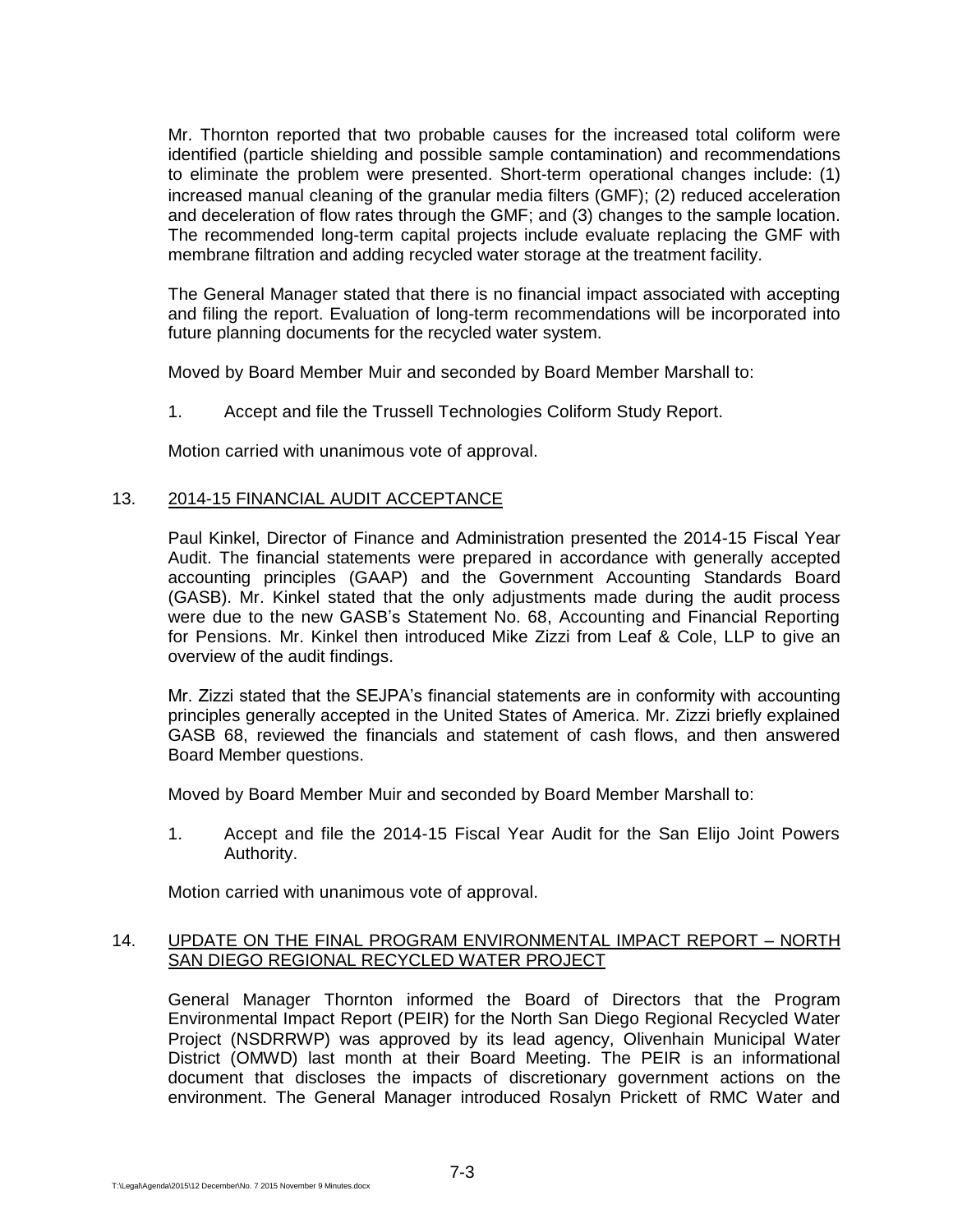Environment, who provided an in-depth look at: (1) What is the Coalition; (2) What is the NSDRRWP; and (3) What is the California Environmental Quality Act (CEQA) process.

No action required. This memorandum was submitted for information only.

## 15. CAPITAL IMPROVEMENT PROJECT – PRELIMINARY TREATMENT UPGRADES

General Manager Thornton gave a brief background of the SEWRF's preliminary treatment system. This system provides basic physical treatment of the raw wastewater that enters the facility. The 2015 Facility Plan recommended Preliminary Treatment system improvements and equipment upgrades to address hydraulic limitations, system wear, and aging equipment. Dudek prepared the Preliminary Design Report (PDR) for the project, and recommended a combination of channel structures and equipment with the refurbishment of the existing headworks building. Upon successful completion of the PDR and upon Staff's request, Dudek submitted a proposal for final design. Mr. Thornton stated that Dudek's proposal was reviewed by a third party to ensure that it was complete and provided the best value to the agency. The award of the Final Design will require a commitment of \$263,522 from the Wastewater Capital Project Fund.

Moved by Board Member Muir and seconded by Board Member Marshall to:

- 1. Accept and file the Preliminary Design Report; and
- 2. Approve the Agreement with Dudek for Final Design for an amount not to exceed \$263,522.

Motion carried with unanimous vote of approval.

## 16. VILLAGE PARK RECYCLED WATER PROJECT UPDATE

Christopher Trees, Director of Operations, gave an update to the Board of Directors on the Village Park project, which is a joint project between the Olivenhain Municipal Water District (OMWD) and the SEJPA. This project includes more than 7 miles of new recycled water pipelines, the conversion of an existing potable water reservoir to recycled water storage, and the construction of a new water pressure boosting station. Mr. Trees stated that the project will provide recycled water for landscape irrigation for streetscape, greenbelts, and several schools, and is estimated to conserve 90 million gallons of potable water per year. Mr. Trees stated that approximately half of the pipes will be installed by the end of December and that the project is expected to be complete by June 2016.

No action required. This memorandum was submitted for information only.

## 17. GENERAL MANAGER'S REPORT

The General Manager informed the Board of Directors that the SEJPA received notice from the Department of Water Resources that SEJPA's IRWM Proposition 84, Round 4, project has been recommended for full funding. The General Manager also announced that the SEJPA's recycled water system is 15 years old and has produced 5.7 billion gallons of recycled water since the inception of the program.